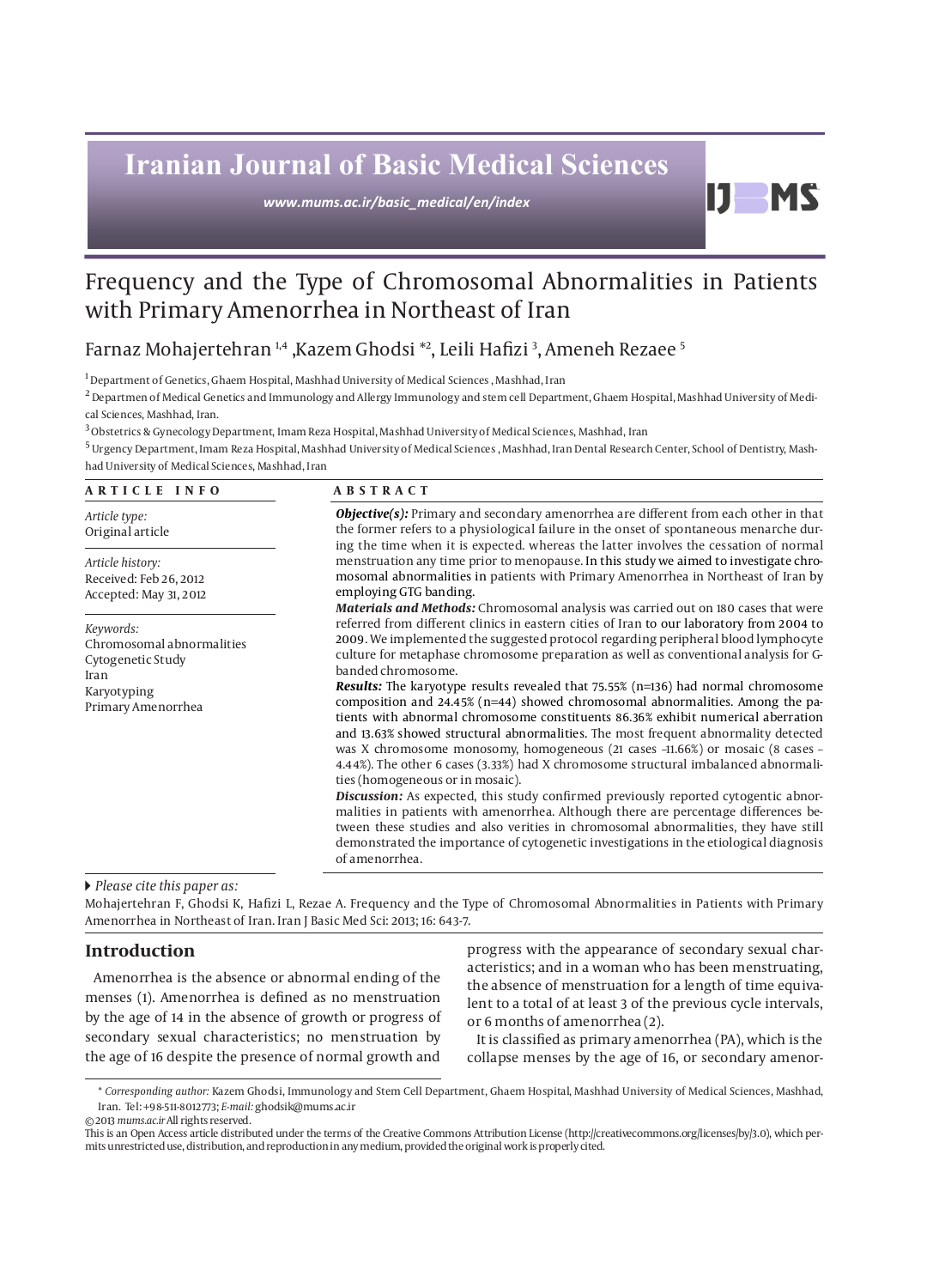rhea (SA), in which the menses appears at puberty but is subsequently ceased (1). The prevalence of PA in the United States is less than 1% and the occurrence of SA is 5-7%; no evidence indicates that the occurrence of amenorrhea varies according to national origin or ethnic group (3).

PA is primarily caused by: pituitary / hypothalamic disorders (27.8 %); gonadal dysfunction (50.4%); and outflow tract abnormalities (21.8 %) (1). As it can be observed, gonadal / ovarian disorders make up half of the total PA cases. This category of etiology often roots from abnormal sex chromosomes (3).

Amenorrhea is a normal feature in pre pubertal, pregnant, and postmenopausal females and it accounts for 20% of infertility patients. The diagnosis disparity of amenorrhea is wide and can vary from endocrine disorders, genetic abnormalities, psychological, environmental, and structural anomalies.

Thus karyotyping is one of the standard diagnostic procedures for identifying chromosomal abnormalities involved in this disorder (4-6).

The division of chromosomal abnormalities reported is greatly variable, from 15.9% to 63.3% for primary amenorrhea (7-13).

We carried out a retrospective study, with the purpose of establishing the frequency and the type of chromosomal abnormalities, in 180 patients with PA who were referred to our genetics clinic and cytogenetics laboratory in Ghaem Hospital, Mashhad, Iran, 2004-2009.

#### **Materials and Methods**

The study subjects included patients with primary amenorrhea referred (n= 180) for chromosomal analysis to the Cytogenetic Laboratory of Ghaem Hospital, Mashhad University of Medical Sciences, Mashhad, Iran. The cases were referred from different clinics of the Khorasan province (North East of Iran) between 2004 and 2009.

The age group of the subjects ranged from 14 to 33 years with a mean of 21.7±5.1 years. Pedigrees with details were drawn and in depth clinical evaluation and clinical information were obtained from all subjects.

Primary amenorrhea was described as the absence of menstruation and secondary sexual characteristics in phenotypic women aged 14 years or older or aged 16 or older if secondary sexual characteristics were present.

The diagnosis of primary amenorrhea was determined at the patient's first visit and physical examination was performed to distinguish any secondary sexual characteristics or syndrome features. Laboratory examination and clinical information were obtained from hospital records or the referring physician.

All patients provided informed voluntary approval to participate in the study according to the protocol approved by the local Ethics Committee of MUMS.

About 1 ml of blood was supplemented with 8 ml of

RPMI medium, 2 ml of fetal bovine serum, 0.1μg/ml of PHA (Phytohemaglutinin) and incubated at 37°C with  $5\%$  CO<sub>2</sub>. After 66 hour of incubation, ethidium bromide (1mg/ml) was added followed by the Colchicine (1mg/ml) at the 67th hour and incubated for another 1.5 hour (14). We obtained cells by applying a hypotonic solution of 0.075M KCl at 37°C for 20 minutes. This was followed by fixation and rinsing three times, using Carnoy's fixative (methanol and acetic acid in a ratio of 3:1). The final outcome was then casted on clean slides, already cooled (15).

Twenty five metaphase spreads were investigated for each case, and when mosaicism was suspected, at least 50 metaphases were inspected. In order to identify the karyotypes, we took shots of the most revealing metaphases. In case of a translocation or any other abnormality, parents and siblings were also investigated. karyotypic reports were based on the International System for Human Cytogenetic Nomenclature recommendations (ISCN, 2009).

The relative frequency of each diagnostic group was addressed, and the percentage of abnormal cases and the division of the numerical and structural abnormalities were determined in each group. The frequencies were compared to similar studies using the Z-test for comparison of two frequencies with unequal variance.

#### **Results**

The chromosomal analysis and karyotypes for the patients are summarized in table 1. The karyotype results showed 75.55% with normal chromosome composition (n=136) and 24.45% (n=44) demonstrated chromosomal abnormalities (Figure 1). The karyotype was normal in 136 cases (75.55%), with the PA having an etiology other than chromosomal abnormalities (hypothalamic or pituitary disorders, utero-vaginal abnormalities).

We identified a X chromosome homogeneous monosomy, 45, X in 21 cases (11.7%), a X chromosome monosomy mosaicism in 10 cases (5.6%), and other anomalies in 14 cases (7.8%) (Table 1).

In 13 cases (7.2%) we discovered a mosaic aneuploidy having mostly the 45, X cell line. We found 2 cases (1.2%) with mosaicism with 1 cell line with X monosomy and the second line with an unbalanced structural abnormality of X chromosome: including isochromosomes Xq (1 case-0.56%), and ring X chromosomes (1 case– 0.56%) (Table 1 and Figure 1).

#### **Discussion**

It is now clear that genetic disorders could have a considerable health and economic impact on affected individuals, families, and their society. As indicated from previous studies genetic causes of amenorrhea account for approximately 45% of cases—which may be a result of, for example, gonadal dysgenesis, chromosomal disorders, or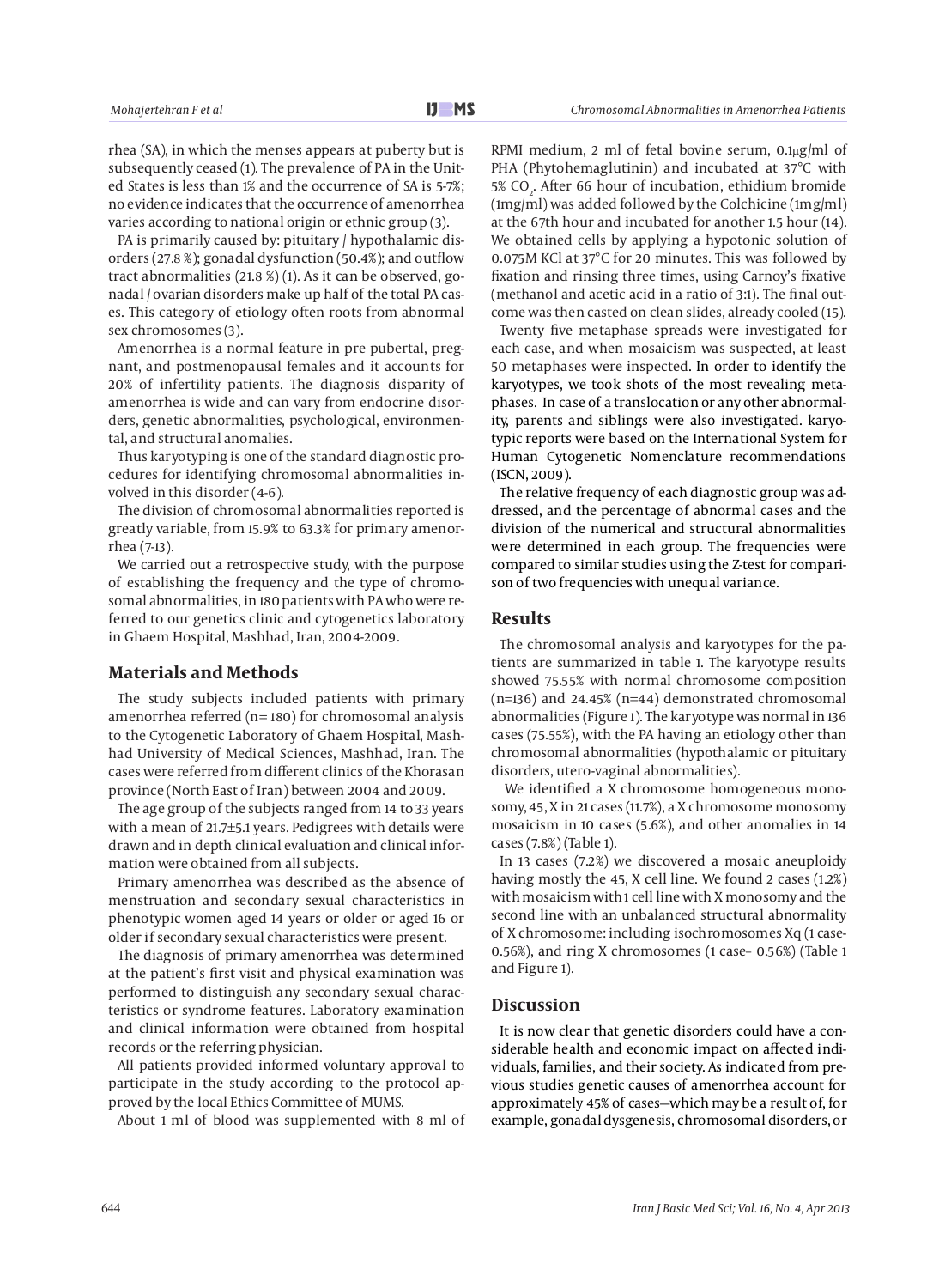*Chromosomal Abnormalities in Amenorrhea Patients Mohajertehran F et al*

| Table 1. Karyotype particulars of the subjects referred for cytogenetic analysis with primary amenorrhea. $(n=180)$ |                                  |                 |                  |  |  |  |  |  |
|---------------------------------------------------------------------------------------------------------------------|----------------------------------|-----------------|------------------|--|--|--|--|--|
| Chromosomal abnormalities                                                                                           | Karyotype                        | Number of cases | Frequency $(\%)$ |  |  |  |  |  |
| Normal Karyotype                                                                                                    | 46,XX                            | 136             | 75.5%            |  |  |  |  |  |
| Numerical Abnormality                                                                                               |                                  |                 |                  |  |  |  |  |  |
| Monosomy X                                                                                                          | 45,X                             | 21              | 11.7%            |  |  |  |  |  |
| Sex reversal                                                                                                        | 46, XY                           | 08              | 4.4%             |  |  |  |  |  |
| Turners Mosaic                                                                                                      | 45, X / 46, XX                   | 07              | 3.9%             |  |  |  |  |  |
| Presence of XY constitution                                                                                         | 46, XX 46, XY<br>45, X / 46, X Y | 0 <sub>2</sub>  | 1.1%             |  |  |  |  |  |
| <b>Structural Abnormality</b>                                                                                       |                                  |                 |                  |  |  |  |  |  |
| Isochromosome                                                                                                       | 46, X, iXq                       | 04              | 2.3%             |  |  |  |  |  |
| Mosaic structural X                                                                                                 | 45, X/46, X, i(Xq)               | 01              | 0.5%             |  |  |  |  |  |
| Mosaic unbalanced structural X                                                                                      | 45, X/46, X, r(X)                | 01              | 0.5%             |  |  |  |  |  |



**Figure 1.** G-banded karyotype of patient with 45, X/46, X,iXq

Müllerian agenesis (14). Several studies have previously been carried out to determine the frequency of sex-chromosome abnormalities among patients with primary amenorrhea (15-17). It has been showen that chromosomal abnormalities are present in 46%–62% of patients with primary amenorrhea including X aneuploidy, male karyotype, or structural X-chromosome abnormalities which could be presented as X isochromosome, isodicentrics, rings, and deleted or inverted X chromosomes (18).

In the present study the high percentage of chromosomal abnormalities (24.44%) detected in our patients with PA suggests their major role in the abnormal gonadal development and function as previously reported. Abnormal karyotypes incidence has been claimed to be greatly variable, ranging from 15.9% to 63.3% in women with a diagnosis of primary amenorrhea (Wong and Lam, 2005) (7), with the majority falling between 24% and 46% (Cortes - Gutierrez *et al* 2007) (18). Our result (24.44%) was in accordance to the results obtained by Wong and Lam, 2005,(24.50%) (7), Vijayalaksmi *et al* 2010 (27.8%) (15), Kalavathi *et al* 2010 (25.82%) (19), Ramirez *et al* 2000 (36.7%) (20) and Safaei *et al* 2010 (20%) (13) and lower than other studies: Kong *et al* 2007 (58.8%) (21) and Butnariu *et al* 2011 (54.56%) (22) (Table 2). The differences between the results of various studies may be due to the wide variation in patient origin in different studies. Male karyotype was observed in a significant percentage of patients with primary amenorrhea in previous studies, ranging from 3.3% to 13.7% (Table 2) and our study is comparable with these studies.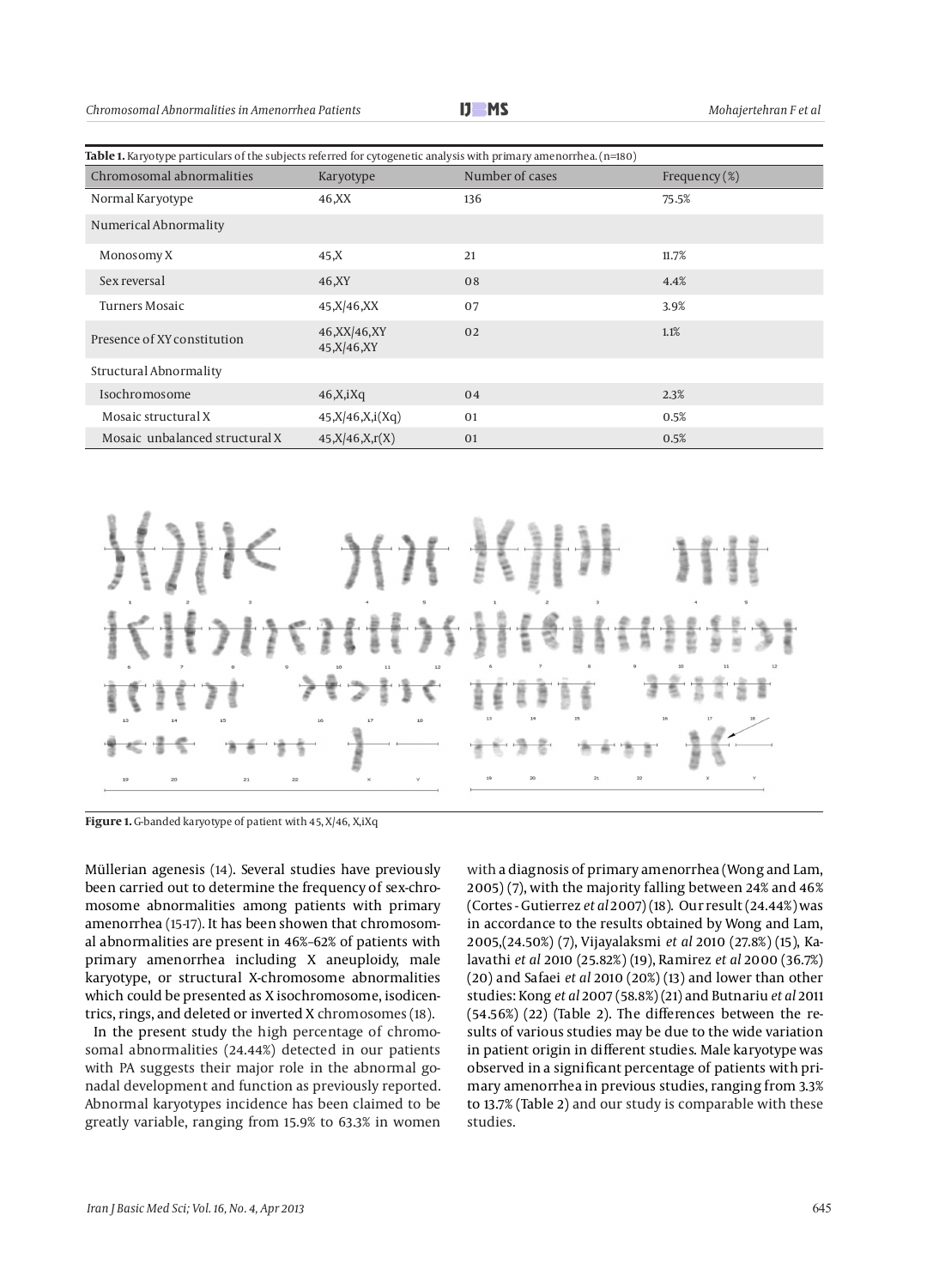| Table 2. Chromosomal abnormalities identified in cases with primary amenorrhea in different studies |                          |                      |                          |                               |                             |                          |                         |                                  |                            |  |  |
|-----------------------------------------------------------------------------------------------------|--------------------------|----------------------|--------------------------|-------------------------------|-----------------------------|--------------------------|-------------------------|----------------------------------|----------------------------|--|--|
| Karyotype results                                                                                   | Present<br>study         | Wong<br>et al<br>(7) | Kong<br>et al<br>(21)    | Vijayalaksmi<br>et al<br>(15) | Kalavathi<br>et al.<br>(19) | Ramirez<br>et al<br>(20) | Safaei<br>et al<br>(13) | <b>Butnariu</b><br>et al<br>(22) | <b>Ten</b><br>et al<br>(9) |  |  |
| Frequency of abnormal<br>Karyotype<br>(number of cases)                                             | 24.44%<br>(44)           | 24.5%<br>(58)        | 58.8%<br>(10)            | 27.8%<br>(39)                 | 25.82%<br>(220)             | 36.7%<br>(96)            | 20%<br>(44)             | 54.56%<br>(269)                  | 30.8%<br>(36)              |  |  |
| X chromosome<br>(homogeneous/mosaics)<br>aneuploidies *                                             | 63.6%<br>(28)            | 50%<br>(29)          | 20%<br>(2)               | 45.45%<br>(100)               | 45.45%<br>(100)             | 89.58%<br>(92)           | 52.27%<br>(23)          | 82.15%<br>(221)                  | 7.7%<br>(9)                |  |  |
| X chromosome<br>unbalanced structural<br>abnormalities                                              | 9.1%<br>(4)              | 12.06%<br>(7)        | 50%<br>(5)               | 27.27%<br>(60)                | 27.27%<br>(60)              | 4.16%<br>(4)             | 15.90%<br>(7)           | 8.17%<br>(22)                    | $\overline{\phantom{a}}$   |  |  |
| Marker chromosome                                                                                   |                          | 1.72%<br>(1)         |                          |                               |                             |                          |                         |                                  | 1.7%<br>(2)                |  |  |
| Mosaics X/XY and variants                                                                           | 9.1%<br>(4)              | 1.72%<br>(1)         | $\overline{\phantom{a}}$ |                               | 3.63%<br>(8)                | $\overline{a}$           | 4.54%<br>(2)            | 3.34%<br>(9)                     | $\overline{\phantom{a}}$   |  |  |
| 46, XY                                                                                              | 18.2%<br>(8)             | 8.4%<br>(20)         | 30%<br>(3)               | 17.9%<br>(7)                  | 23.63%<br>(52)              | 7.85%<br>(3)             | 27.27%<br>(12)          | 5.20%<br>(14)                    | 13.7%<br>(16)              |  |  |
| Other anomalies                                                                                     | $\overline{\phantom{a}}$ |                      |                          | $\overline{\phantom{a}}$      | 7.23%                       | $\overline{\phantom{a}}$ |                         | $-1.11%$<br>(3)                  |                            |  |  |

\*were included 45,X and 47,XXX- -homogeneous and mosaics

#### **Conclusion**

Chromosomal abnormalities demonstrated by various studies including the present investigation suggest that we should aim to continue the study of PA with more samples from other provinces of Iran to have a more accurate understanding of specific chromosomal abnormalities involved in PA in our country. Based on the above results we recommend that genetic counseling should be advised for marriage of couples with family history and attention should be paid to the risks of premature menopause for patients with Turner's syndrome and also the use of hormonal replacement therapy should be recommended.

#### **Acknowledgment**

This work was supported by Mashhad University of Medical Sciences. Special thanks to Dr Naireh Khadem, Dr Nafiseh Saghafi, Dr Sima Kadkhodaian, Dr Nezhat Mousavifar for their help in this study.

#### **References**

- 1. Schorge JO, Schaffer JI, Halvorson LM, Hoffman BL, Bradshaw KD, Cunningham FG. Amenorrhea. In: Schorge JO, Schaffer JI.editors. Williams Gynecology. New York, NY: McGraw Hill; 2008.p. 1112- 1128.
- 2. Speroff L, Glass RH, Kase NG. editors. Amenorrhea. In: Clinical Gynecologic Endocrinology and Infertility. 6th ed. USA: Lippincott Williams and Wilkins; 1999. p. 421-476.
- 3. Achermann J, Huges IA. Disorders of Sex Development. In: Kronenberg HM. Editor. Williams's, Textbook of Endocrinology, 11th ed. Philadelphia: Saunders Elsevier; 2008.p. 811-822.
- 4. Rosa RF, Dibi R P, Picetti JS, Rosa RC, Zen PR, Graziadio C, *et al.* Amenorrhea and X chromosome abnormalities. Rev Bras Ginecol Obstet 2008; 30:511-517.
- Zhao X, Shen GM, Feng Q, Sun XG, Luo Y. Cytogenetic studies of 131 patients with primary amenorrhea (including three novel abnormal karyotypes). Yi Chuan 2008; 30:996-1002.
- 6. Balkan M, Akbas H, Isi H**,** Oral D, Turkyılmaz A, Kalkanli S, Simsek S, *et al.* Cytogenetic analysis of 4216 patients referred for suspected chromosomal abnormalities in Southeast Turkey. Genet Mol Res 2010; 9:1094-1103.
- 7. Wong MSF, Lam STS. Cytogenetic analysis of patients with primary amenorrhea and secondary amenorrhea in Hong Kong: retrospective study. Hong Kong Med J 2005; 11:267-272.
- Joseph A, Thomas IM. Cytogenetic investigation in 150 cases with complaints of sterility or primary amenorrhea. Hum Genet 1982; 61:105-109.
- 9. Ten SK, Chin YM, Noor PJ, Hassan K. Cytogenetic studies in women with primary amenorrhea. Singapore Med J 1990; 31:355-359.
- 10. Temocin K, Vardar MA, Suleymanova D, Ozer E, Tanriverdi N, Demirhan O . Results of cytogenetic investigation in adolescent patients with primary or secondary amenorrhea. J Pediatr Adolesc Gynecol 1997; 10:86-88.
- 11. Roy AK, Banerjee D. Cytogenetic study of primary amenorrhoea. J Indian Med Assoc 1995; 93:291-292.
- 12. Niekerk WA. Chromosomes and the gynecologist. Am J Obstet Gynecol 1978; 130:862-875.
- 13. Safaei A, Vasei M, Ayatollahi H. Cytogenetic analysis of patients with primary amenorrhea in Southwest of Iran. Iran J Pathol 2010; 5:121-125.
- 14. Verma RS, Arvind B. Human chromosomes- principles and techniques. 2nd ed. New York: McGraw-Hill Inc; 1995.
- Vijayalakshmi J, Koshy T, Kaur H. Cytogenetic analysis of patients with primary amenorrhea. Int J Hum Genet 2010; 10: 71-76.
- 16. Lakhal B, Laissue P, Braham R, Elghezal H, Saâd A, Fellous M, *et al.* BMP15 and premature ovarian failure: causal mutations, variants, polymorphisms? Clin Endocrinol (Oxf) 2009; 72:425–426.
- 17. Vasu VR, Chandra N, Santhiya ST. X;7 translocation in an Indian woman with hypergonadotropic amenorrhea—a case report. Genet Test Mol Biomarkers 2009; 13:533–536.